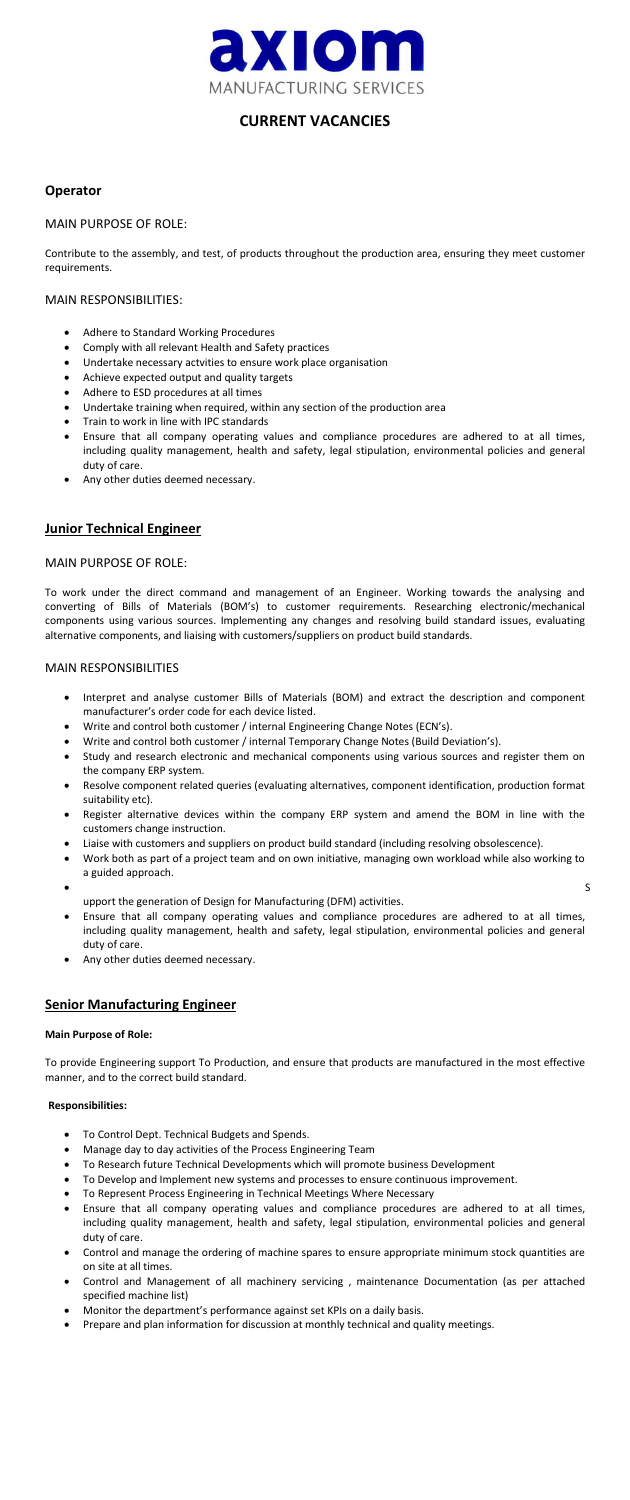## **Customer Account Manager**

### MAIN PURPOSE OF ROLE:

To gather client requirements, developing an implementation schedule and quarterly financial forecasts, and executing the roll-out. As well as monitor all aspects of program performance - technical work, program management, material sourcing, financial goals, issue management and escalation, risk management, compliance, security, and client satisfaction.

#### MAIN RESPONSIBILITIES

- Work with multi discipline teams to ensure that projects are delivered to time cost and quality.
- Contribute to the strategic agenda of the business unit taking a commercial approach to activities.
- Ensure deliverables are provided on-schedule and with appropriate accuracy and completeness.
- Ensure in progress management reviews are scheduled and tracked appropriately.
- Measure, monitor, and report progress to Axioms leadership team.
- Contribute to the growth and financial success of Axiom through capture of new opportunities and expansion of existing programs.
- Identify areas of potential growth in existing Axiom programs, and work through clients to seek additional business.
- Regularly interact with outside customers, functional peer groups and senior management, conducting presentations of technical information concerning specific projects/schedules etc., to gain cooperation of others.
- Prepare moderately complex proposals, handle contract negotiations and administration of contracting activities and interact with customers in accordance with company's policies and procedures, applicable laws, customers' requirements, and sound business judgment.
- Establish and maintain cost/schedule baselines, develops Work Breakdown Structures (WBSs) and related dictionaries, perform Estimates at Completion (EACs), and possess a complete understanding of related financial policies.
- Perform risk management, including the development of Risk Identification and Mitigation plans.
- Prepare written and verbal reports to management regarding project status, cost and schedule variances.
- Comprehend and communicate complex or technical information at a level to solicit or explain it. Able to communicate this information through written correspondence and reports.
- Ensure that all company operating values and compliance procedures are adhered to at all times, including quality management, health and safety, legal stipulation, environmental policies and general duty of care.
- Produce and action the Account Plan for allocated customers
	- o Identifying strategies & targets for growth
	- o Understand the past, present and future needs
	- o Developing contact map & relationships
	- o Identifying and neutralising all competitive threats
	- o Monitor and communicate Customer Satisfaction levels
- Develop & finalise long term supply agreement with customer and communicate key terms internally
- Understand the Customers' products
- Understand the processes within the customer business
- Be the customer representative within business
- Project manage allocated RFQ's (requests for quotes)
- Maintain a regular interface with customer developing & nurturing a long term relationship
- Undertake regular commercial reviews both internally and with the customer at all levels
- Analyse, monitor & report account performance
- Have an overview of and monitor ongoing NPI for accounts

Commercial – confirm meets requirements

- Material supply chain solution check
- Act as escalation point for customer sales forecast issues
- Feedback ideas into business in order to 'delight' customer product & processes
- Project manage the cross functional customer focussed team
- Manage end of life products and/or customers
- Develop & improve account management process
- Drive Axiom role in customer new product development process
- Ensure that all company operating values and compliance procedures are adhered to at all times, including quality management, health and safety, legal stipulation, environmental policies and general duty of care.
- Any other duties deemed necessary.

## **Junior Quality Technician**

#### MAIN PURPOSE OF ROLE:

To work under the direct command, management & tutorage of an Engineer. Working to ensure the quality assurance of manufactured product within Axiom manufacturing services, utilising process control and continuous improvement through best practise tools and techniques, using IPC Standards as a guideline to electronic manufacturing assembly.

To support key functions of the Quality department (FAIR's, CAPA's, FMEA's, Control plans etc.)

#### MAIN RESPONSIBILITIES:

- **•** Issue PPM and OTDIF reports to assigned customers and reconcile results (Monthly)
- **•** Review and closure of customer complaints (Within 7 working days of receipt)
- **•** Customer quality contact (Support function)
- **•** Support for supplier CAPA's & FVR's
- **•** Quarantine store control
- **•** Generation and distribution of FAIR's to AS9102 standard based on customer requirements (support function)
- **•** Conduct BMS audits in line with the BMS audit schedule
- **•** Ensure continuous improvement through QOS data analysis, whiteboards and department action plans.
- **•** Review and update process FMEA's and control plans within a cross functional team
- **•** Quality representative during NPI process (RFQ and Handover) ensuring customer requirements are documented
- **•** Ensure that all company operating values and compliance procedures are adhered to at all times, including quality management, health and safety, legal stipulation, environmental policies and general duty of care.
- **•** Any other duties deemed necessary.
- **•** Complete training inline with dedicated training plan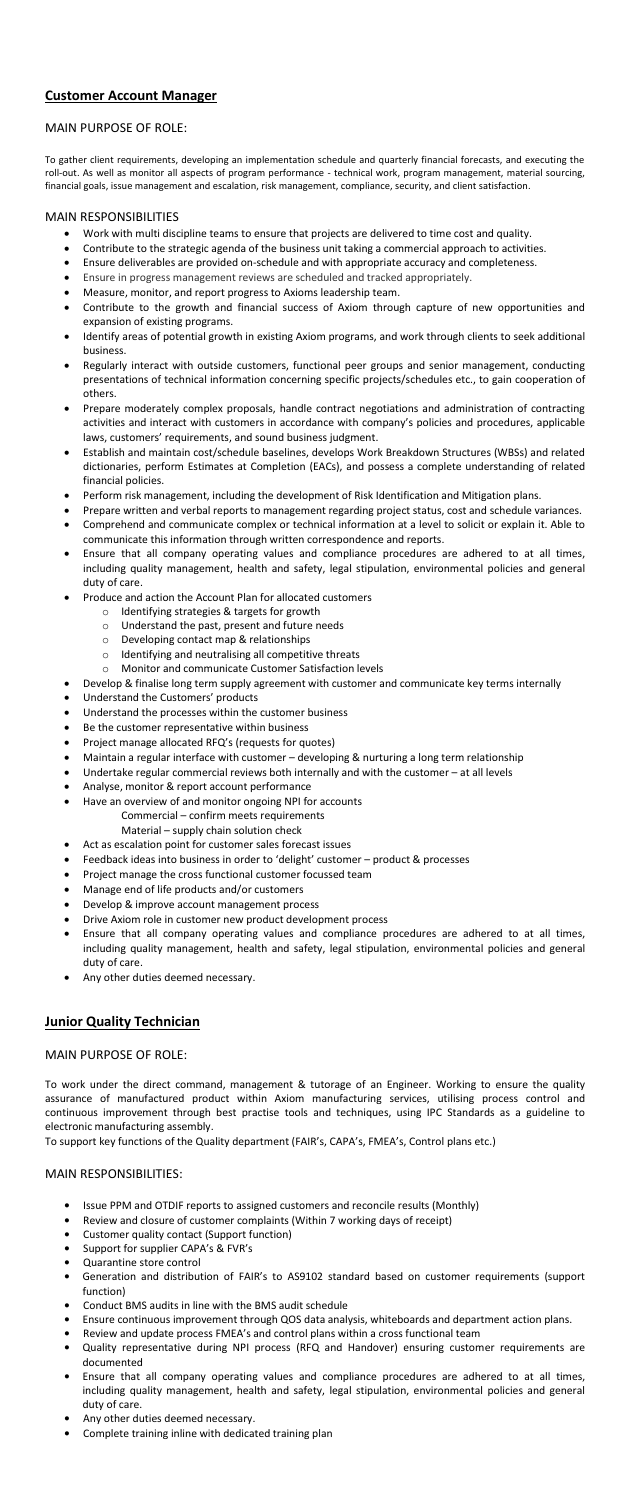## **Production Supervisor**

## MAIN PURPOSE OF ROLE:

- Motivate and upskill Cell leader, Utility staff and production operators.
- Ensure that all relevant Health and Safety practices are adhered to by promoting a safe working environment
- Monitor utilisation and performance of the section to ensure company objectives are met
- Become conversant with the repair database and quality feedback systems to ensure sections quality targets are achieved and maintained.
- Manage section output requirements on a daily,weekly,monthly basis in line with the production plan for that section .
- Reduce material wastage and minimise loss
- Ensure the cleanliness and tidyness of the section is at the required standard.
- Ensue the appropriate cross training of operators within the cells, targeting to complete matrix for all operators within the section.
- Minimising the risk of aged orders by forward planning and control of quality.
- Identify future training needs.
- Liase with customers both on and off site where required .
- Prepare and present information ( eg Quality meeting) where required.
- Undertake Line Management responsibility to ensure formal performance planning reviews are conducted when applicable
- Ensure that all company operating values and compliance procedures are adhered to at all times, including quality management, health and safety, legal stipulation, environmental policies and general duty of care.
- Any other duties deemed necessary.

Enact the direction/plan given by the company in achieving the following:- utilisation above 80%, no aged orders, no rejects and delivery on time and in full.

### MAIN RESPONSIBILITIES:

- Motivate and upskill Utility staff and production operators.
- Ensure that all relevant Health and Safety practices are adhered to by promoting a safe working environment
- Monitor utilisation and performance of the section to ensure company objectives are met.
- Manage section output requirements on a daily basis in line with the production plan for that section .
- Reduce material wastage and minimise loss
- Ensure the cleanliness and tidyness of the section is at the required standard.
- Ensure the appropriate cross training of operators within the cells.
- Minimising the risk of aged orders by forward planning and control of quality.
- Identify future training needs.
- Ensure that all company operating values and compliance procedures are adhered to at all times, including quality management, health and safety, legal stipulation, environmental policies and general duty of care.
- Any other duties deemed necessary.

- Programme and Project manage all day-to-day communications internally and externally for allocated Customer Accounts, with accurate commercial oversight to create strong and strategic relationships.
- Work alongside Customer Account Managers on individual Accounts to support and to gather client requirements, developing an implementation schedule and quarterly financial forecasts, and executing the roll-out through the business.
- Ensure deliverables are provided on-schedule and with appropriate accuracy and completeness, with progress management reviews are scheduled and tracked appropriately.
- Through self-drive and using own initiative, action the Account Plan for allocated Customers alongside Customer Account Managers.
- Regularly interact with outside customers, functional peer groups and senior management, conducting presentations of technical information concerning specific projects/schedules etc., to gain cooperation of others.
- Handle administration of contracting activities and interact with customers in accordance with company's policies and procedures, applicable laws, customers' requirements, and sound business judgment.
- Prepare regular weekly written and verbal reports to management and Customer Account Managers regarding Customer Account activities, project status, cost and schedule variances.
- Project manage allocated RFQ's (requests for quotes), NPIs (new product introduction) and sales order forecasting.
- Create and grow strong customer relationships.
- Ensure that all company operating values and compliance procedures are adhered to at all times, including quality management, health and safety, legal stipulation, environmental policies and general duty of care.
- Any other duties deemed necessary.

## **Production Cell leader**

## MAIN PURPOSE OF ROLE:

Enact the direction/plan given by the Supervisor in achieving the following:- Utilisation above 80%, no aged orders, no rejects and delivery on time and in full.

#### MAIN RESPONSIBILITIES

## **Customer Sales Coordinator**

MAIN PURPOSE OF ROLE:

To work alongside Business Development team to programme manage all day-to-day communications internally and externally for allocated Customer Accounts.

## MAIN RESPONSIBILITIES: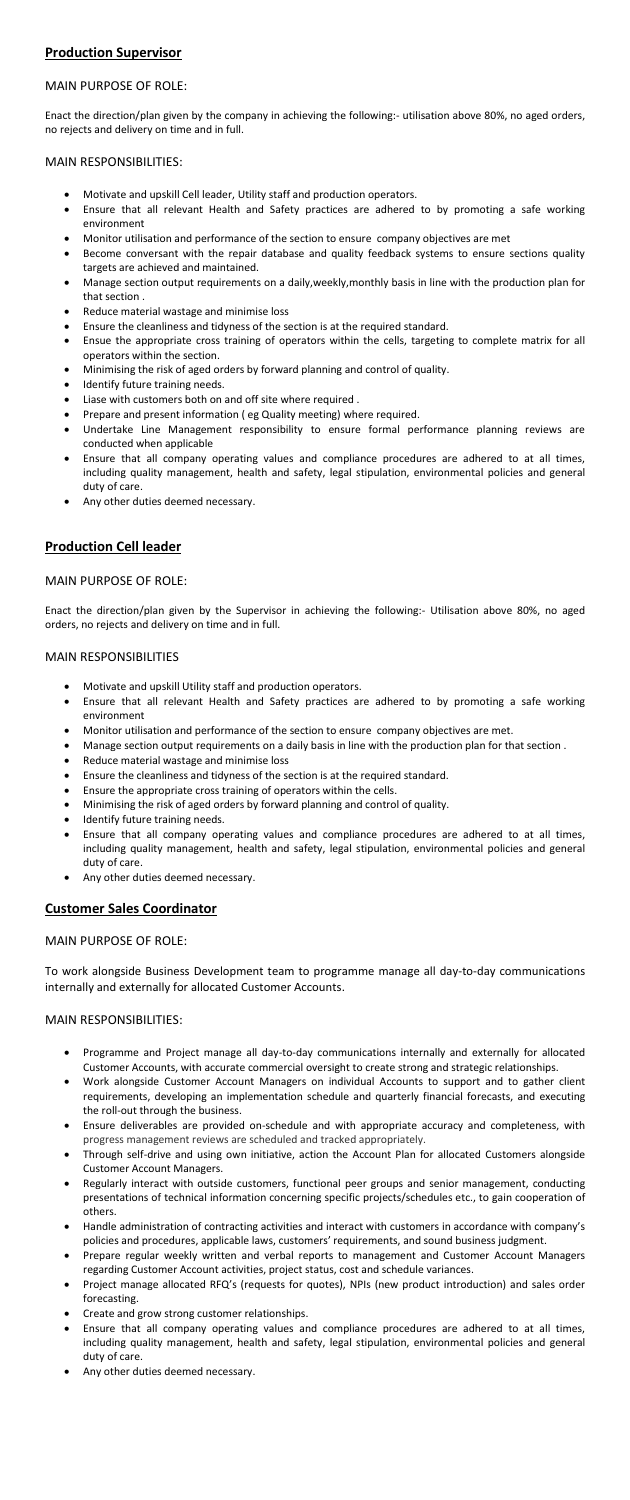## **NPI Programme Manager**

## MAIN PURPOSE OF ROLE:

- All New Product Introduction for each and every Customer
- Ascertain through Customer interaction, study of documentation and requirements, level of NPI required.
- Generate NPI plan that satisfies Customer(s) need in liaison with internal functional managers/heads.
- Manage and lead on a daily basis the functional teams responsible for introducing products into the Operations function.
- Ensure that the policies and operational control systems are efficient and in line with best practice / world class.
- Provide feedback to team members line Managers on performance.
- Development of internal NPI team to achieve required outcomes.
- Ensure that all company operating values and compliance procedures are adhered to at all times, including quality management, health and safety, legal stipulation, environmental policies and general duty of care.
- Any other duties deemed necessary.

To lead and manage the introduction of all new Customer products into the business, from the initial customer contact through to full introduction via the operational functions within Axiom.

### MAIN RESPONSIBILITIES:

- Responsible for the day to day running of the manufacturing facility, ensuring maximum and efficient utilisation of resources.
- Achieve key manufacturing objectives ensuring production schedules are met.
- Work within, and promote existing, industry standards.
- Manage and motivate staff against recognised roles and responsibilities.
- Analyse and maintain production data to enable productivity trend evaluation.
- Meet product quality standards and delivery schedules, as well as aiming to reduce production cost, through effective utilisation of available resources.
- Ensure quality issues are contained, investigated and corrective and preventive actions are implemented and reviewed to reinstate satisfactory quality of manufacture.
- Evaluate and determine the manufacturing facility required and to upgrade the facilities to meet future developments.
- Reduce material wastage and minimise losses.
- Work closely with the Quality and Engineering departments to control further processing or delivery of non-conforming product until the deficiency or unsatisfactory condition has been corrected.
- Ensure all problems relating to the product, process, and quality system are recorded.
- Plan, initiate, recommend, and provide solutions, through designated channels, for continuous improvement.
- Ensure all solutions are implemented, monitored, and acted upon.
- Ensure all manufacturing areas continually review and improve their Quality Management System.
- Execute and monitor the production schedule based on delivery time and productivity.
- Ensure adequate health and safety standards are maintained and enforced.
- Ensure the control specified standards of build and classifications of build status e.g. IPC 610D standard.
- Ensure the adoption of the process approach related to the manufacturing activities
- 
- Ensure all maintenance activities are actioned as per internal schedules
- Ensure training needs are identified and met through a company wide training programme.
- Undertake Line Management responsibility to ensure formal performance planning reviews are conducted when applicable
- Ensure that all company operating values and compliance procedures are adhered to at all times, including quality management, health and safety, legal stipulation, environmental policies and general duty of care.
- Any other duties deemed necessary.

## **Production Manager**

#### MAIN PURPOSE OF ROLE:

Manage and co-ordinate the execution of the production schedule to enable Order Fulfillment to achieve customer satisfaction and related Key performance indicators. To clearly communicate production expectations to support departments and analyse their required input to ensure performance levels are continuously improving. To motivate senior production staff to achieve productivity and quality to meet internal targets and customer expectations.To ensure adequate skill level to meet business requirements. To eliminate waste and lost cost in sub assembly and Final assembly by elimination of in-process defects and scrap.

#### MAIN RESPONSIBILITIES

- Day-to-Day responsibility for IT Network Infrastructure administration and availability
- Day-to-Day responsibility for Telecoms Infrastructure administration and availability
- Day-to-Day Administration Axiom's VPN Systems
- Day-to-Day Administration of Axiom's FTP/MFT File Transfer Systems
- Control and Monitoring of Network Infrastructure and Firewalls devices
- Firmware & Software Updating of all Network Devices, Firewalls and Telecoms Systems in line with Axiom's Patching policy
- Scoping, development, and implementation of future IT Network Infrastructure in-line with evolving business requirements
- Ensure that all company operating values and compliance procedures are always adhered to, including quality management, health and safety, legal stipulation, environmental policies, and general duty of care.
- Provide Network related support to IT Engineers and IT Technicians when requested
- Occasional out-of-hours work may be required for Network patching and restructuring duties
- Assist the IT Manager as and when required
- Any other duties deemed necessary

## **Network Engineer**

#### MAIN PURPOSE OF ROLE:

Network Infrastructure Administration, Development and Support.

### MAIN RESPONSIBILITIES